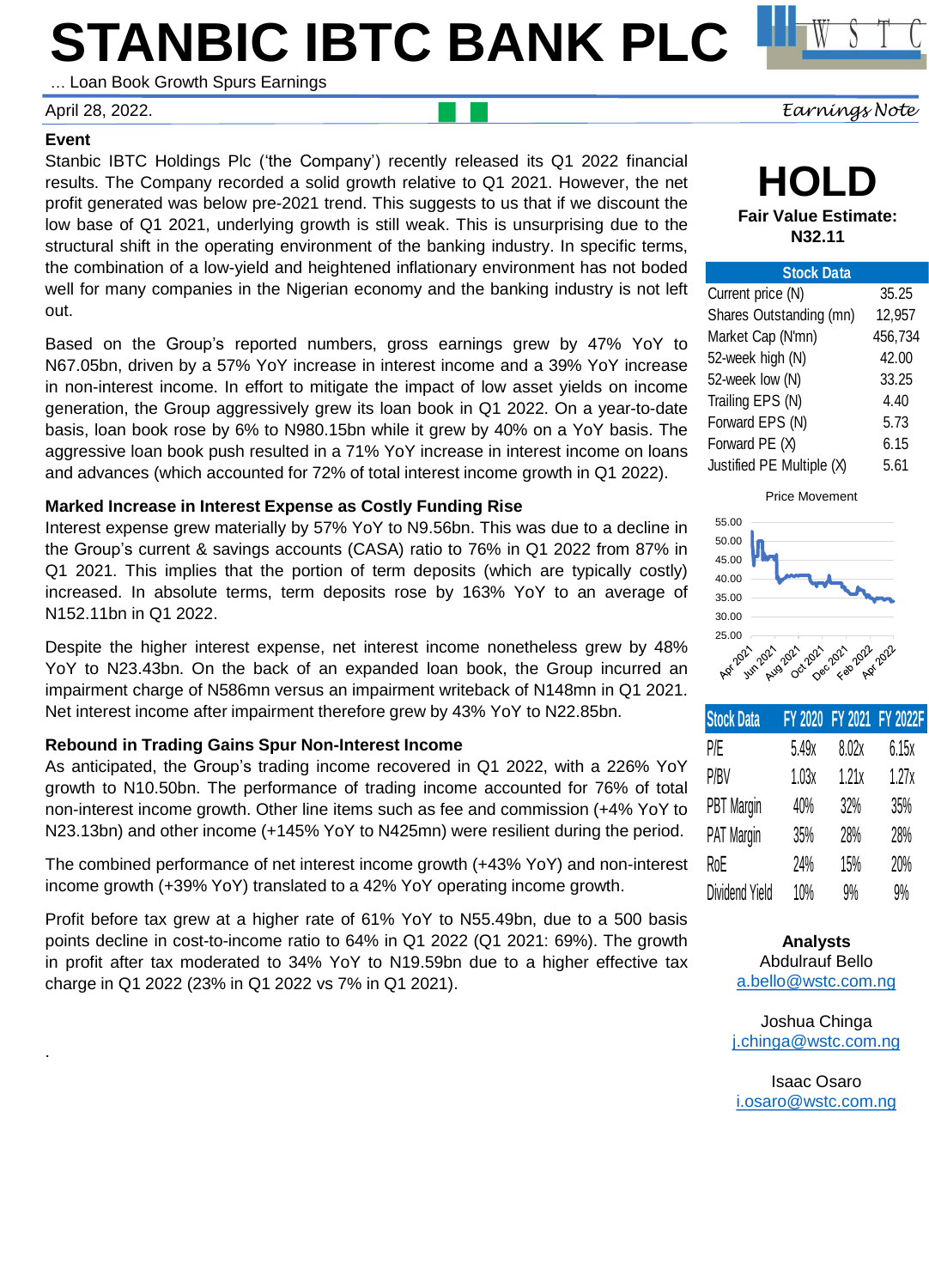## W S T C

#### **Financial Performance Trend**

| <b>Income Statement (N'mn)</b>          | <b>FY 2021</b> | <b>FY 2020</b> | % Change         |  |
|-----------------------------------------|----------------|----------------|------------------|--|
| <b>Gross earnings</b>                   | 67,051         | 45,459         | 47%              |  |
| <b>Interest income</b>                  | 32,996         | 21,014         | 57%              |  |
| Interest expense                        | (9, 563)       | (5, 154)       | 86%              |  |
| Net interest income                     | 23,433         | 15,860         | 48%              |  |
| Impairment                              | (586)          | 148            | 496%             |  |
| Net interest income after impairment    | 22,847         | 16,008         | 43%              |  |
|                                         |                |                |                  |  |
| Non-interest income                     | 34,055         | 24,445         | 39%              |  |
| Net fee and commission income           | 21,714         | 20,815         | 4%               |  |
| Fee and commission income               | 23,127         | 22,174         | 4%               |  |
| Fee and commission expense              | (1, 413)       | (1, 359)       | 4%               |  |
| Income from insurance                   | (284)          | (3)            | $-9367%$         |  |
| <b>Trading revenue</b>                  | 10,503         | 3,223          | 226%             |  |
| Other revenue                           | 425            | (952)          | 145%             |  |
|                                         |                |                |                  |  |
| <b>Operating income</b>                 | 55,489         | 39,094         | 42%              |  |
|                                         |                |                |                  |  |
| <b>Operating expense</b>                | (35, 606)      | (26, 949)      | 32%              |  |
| Staff cost                              | (12, 379)      | (9,480)        | 31%              |  |
| Other expenses                          | (23, 227)      | (17, 469)      | 33%              |  |
|                                         |                |                |                  |  |
| <b>Profit before tax</b>                | 19,599         | 12,142         | 61%              |  |
| Tax                                     | (4, 531)       | (886)          | 411%             |  |
| <b>Profit after tax</b>                 | 15,068         | 11,256         | 34%              |  |
|                                         |                |                |                  |  |
|                                         |                |                |                  |  |
| <b>Balance Sheet Information (N'mn)</b> | Q1 2022        | <b>FY 2021</b> | % Change         |  |
| <b>Assets</b>                           |                |                |                  |  |
| Cash                                    | 830,901        | 653,070        | 27%              |  |
| <b>Trading asset</b>                    | 188,626        | 98,743         | 91%              |  |
| Financial investment                    | 665,635        | 636,611        | 5%               |  |
| Loans and advances to banks             | 7,490          | 16,096         | $-53%$           |  |
| Loans and advances to customers         | 980,149        | 921,044        | 6%               |  |
| Other assets                            | 426,438        | 417,200        | $2\%$            |  |
| <b>Total Assets</b>                     | 3,099,239      | 2,742,764      | 13%              |  |
|                                         |                |                |                  |  |
| <b>Liabilities</b>                      |                |                |                  |  |
| Deposit from customers                  | 1,202,199      | 1,126,535      | 7%               |  |
| Deposit from banks                      | 455,439        | 431,862        | 5%               |  |
| Debt securities                         | 72,892         | 47,419         | 54%              |  |
| <b>Other liabilities</b>                | 972,704        | 760,082        | 28%              |  |
| <b>Total Liabilities</b>                | 2,703,234      | 2,365,898      | 14%              |  |
|                                         |                |                |                  |  |
| <b>Net Assets</b>                       | 396,005        | 376,866        | $\overline{5\%}$ |  |

**Source:** Company Accounts, WSTC Research

#### **Outlook**

The released financial results aligned with our expectations. Our expectation for FY 2022 was higher interest income growth on the back of loan book growth. We also expect to see recovery in trading gains, albeit lower than historical levels.

Our FY 2022 EPS remains relatively unchanged at N5.73 [\(previous:](https://wstcng.sharepoint.com/research/Shared Documents/Research Reports/Earnings Release/Banking Sector/Stanbic Reports/Stanbic IBTC Plc FY 2021 - Poor Earnings Performance Buoyed by Weak Earnings Quality.pdf?CT=1651149320013&OR=ItemsView) N5.65). Our fair value estimate for the stock is N32.11. At the current market price, we believe that the stock already reflects its fair value based on our growth expectations. Therefore, we maintain our HOLD recommendation.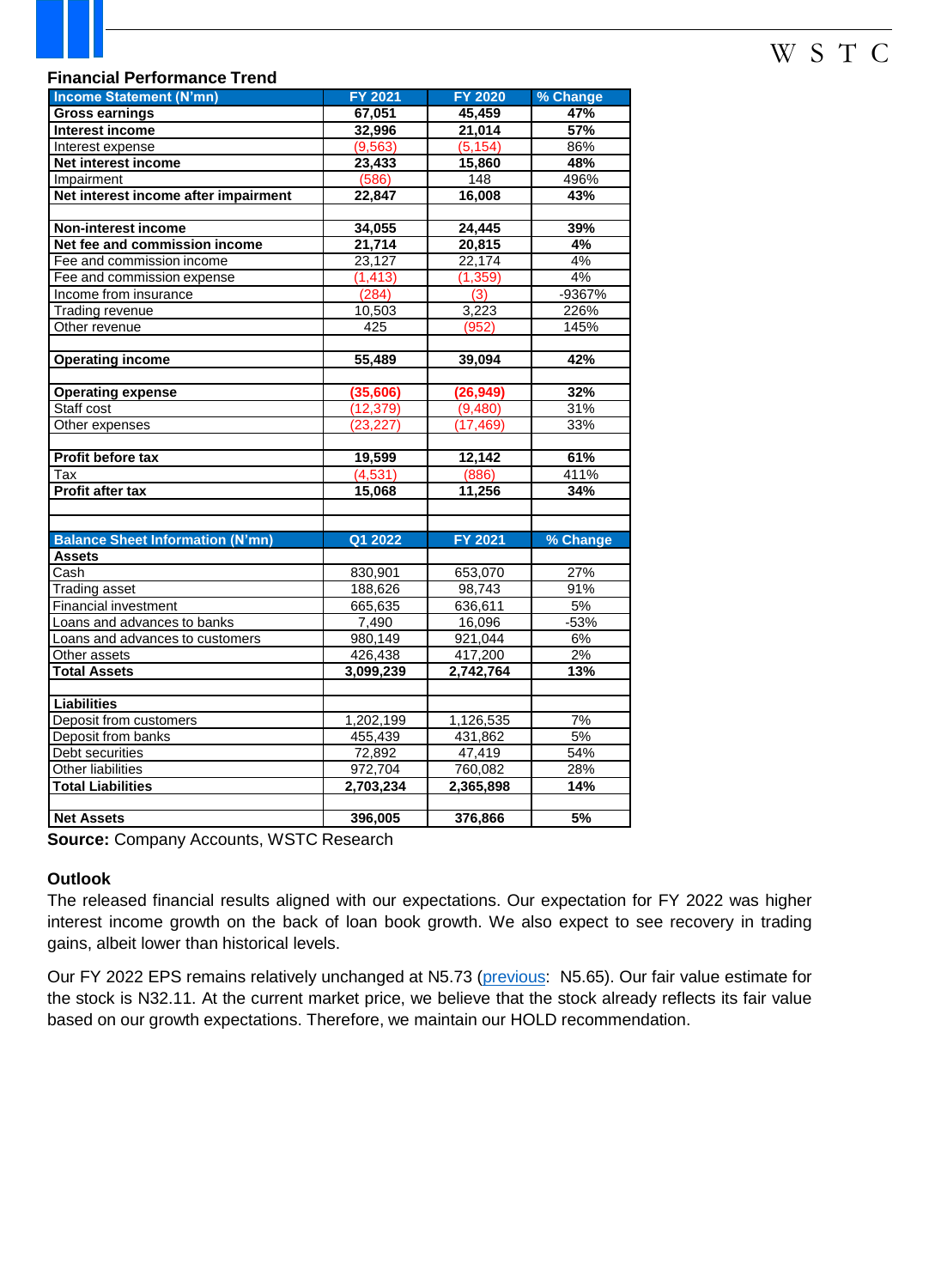## W S T C

### **Financial Projections**

| <b>Income Statement (N'mn)</b> | <b>FY 2020</b> | <b>FY 2021</b> | <b>FY 2022F</b> | <b>FY 2023F</b> | <b>FY 2024F</b> | <b>FY 2025F</b> | <b>FY 2026F</b> |
|--------------------------------|----------------|----------------|-----------------|-----------------|-----------------|-----------------|-----------------|
| Gross earnings                 | 234,446        | 205,968        | 262,242         | 317,760         | 362,633         | 404,134         | 441,210         |
| Interest income                | 105,776        | 104,751        | 130,374         | 158,285         | 189,554         | 214,542         | 237,086         |
| Interest expense               | (31, 561)      | (29, 379)      | (40, 033)       | (43, 705)       | (49, 470)       | (55, 121)       | (60, 927)       |
| Net interest income            | 74,215         | 75,372         | 90,341          | 114,580         | 140,084         | 159,421         | 176,159         |
| Non-interest income            | 124,709        | 95,773         | 125,999         | 152,861         | 166,017         | 181,805         | 195,608         |
| Operating expense              | (94, 272)      | (106, 647)     | (119, 320)      | (144, 581)      | (164, 998)      | (183, 881)      | (200, 750)      |
| Impairment charge              | (9,935)        | 1,505          | (4,253)         | (4,689)         | (5, 183)        | (5,727)         | (6, 335)        |
| Profit before tax              | 94,717         | 66,003         | 92,767          | 118,172         | 135,920         | 151,617         | 164,682         |
| Profit after tax               | 83,211         | 56,966         | 74,213          | 94,537          | 108,736         | 121,294         | 131,745         |
| EPS (N)                        | 7.49           | 4.40           | 5.73            | 7.30            | 8.39            | 9.36            | 10.17           |
| DPS (N)                        | 4.00           | 3.00           | 3.12            | 3.98            | 4.58            | 3.28            | 4.07            |
|                                |                |                |                 |                 |                 |                 |                 |
| <b>Balance Sheet (N'mn)</b>    | <b>FY 2020</b> | <b>FY 2021</b> | <b>FY 2022F</b> | <b>FY 2023F</b> | <b>FY 2024F</b> | <b>FY 2025F</b> | <b>FY 2026F</b> |
| Gross Ioans                    | 663,123        | 962,358        | 1,059,952       | 1,163,873       | 1,288,090       | 1,422,417       | 1,572,464       |
| Net loans                      | 535,173        | 535,173        | 632,970         | 937,143         | 1,032,180       | 1,133,378       | 1,254,340       |
| Non-Performing Loans           | 26,492         | 20,338         | 42,044          | 46,000          | 51,001          | 56,269          | 62,233          |
| <b>Total assets</b>            | 2,486,306      | 2,742,764      | 3,020,922       | 3,317,101       | 3,671,126       | 4,053,966       | 4,481,607       |
| Customer deposits              | 819,944        | 1,126,535      | 1,255,679       | 1,370,611       | 1,512,366       | 1,667,584       | 1,844,873       |
| Shareholder's funds            | 378,601        | 376,866        | 360,062         | 404,997         | 456,156         | 536,685         | 619,883         |
| <b>BV/Share</b>                | 34.09          | 29.09          | 27.79           | 31.26           | 35.21           | 41.42           | 47.84           |
|                                |                |                |                 |                 |                 |                 |                 |
| <b>Ratio Analysis</b>          | <b>FY 2020</b> | FY 2021        | <b>FY 2022F</b> | <b>FY 2023F</b> | <b>FY 2024F</b> | <b>FY 2025F</b> | <b>FY 2026F</b> |
| Net Interest Margin            | 4%             | $3%$           | 3%              | 4%              | 4%              | 5%              | $5\%$           |
| PAT margin                     | 35%            | 28%            | 28%             | 30%             | 30%             | 30%             | 30%             |
| RoE                            | 24%            | 15%            | 20%             | 25%             | 25%             | 24%             | 23%             |
| RoA                            | 4%             | 2%             | 3%              | 3%              | 3%              | 3%              | 3%              |
| Capital Adequacy Ratio         | 25%            | 21%            | 19%             | 19%             | 19%             | 20%             | 21%             |
| Cost/Income                    | 47%            | 62%            | 55%             | 54%             | 54%             | 54%             | 54%             |
| Loans/Deposit                  | 48%            | 60%            | 59%             | 60%             | 60%             | 60%             | 60%             |

**Source**: Company Accounts, WSTC Research